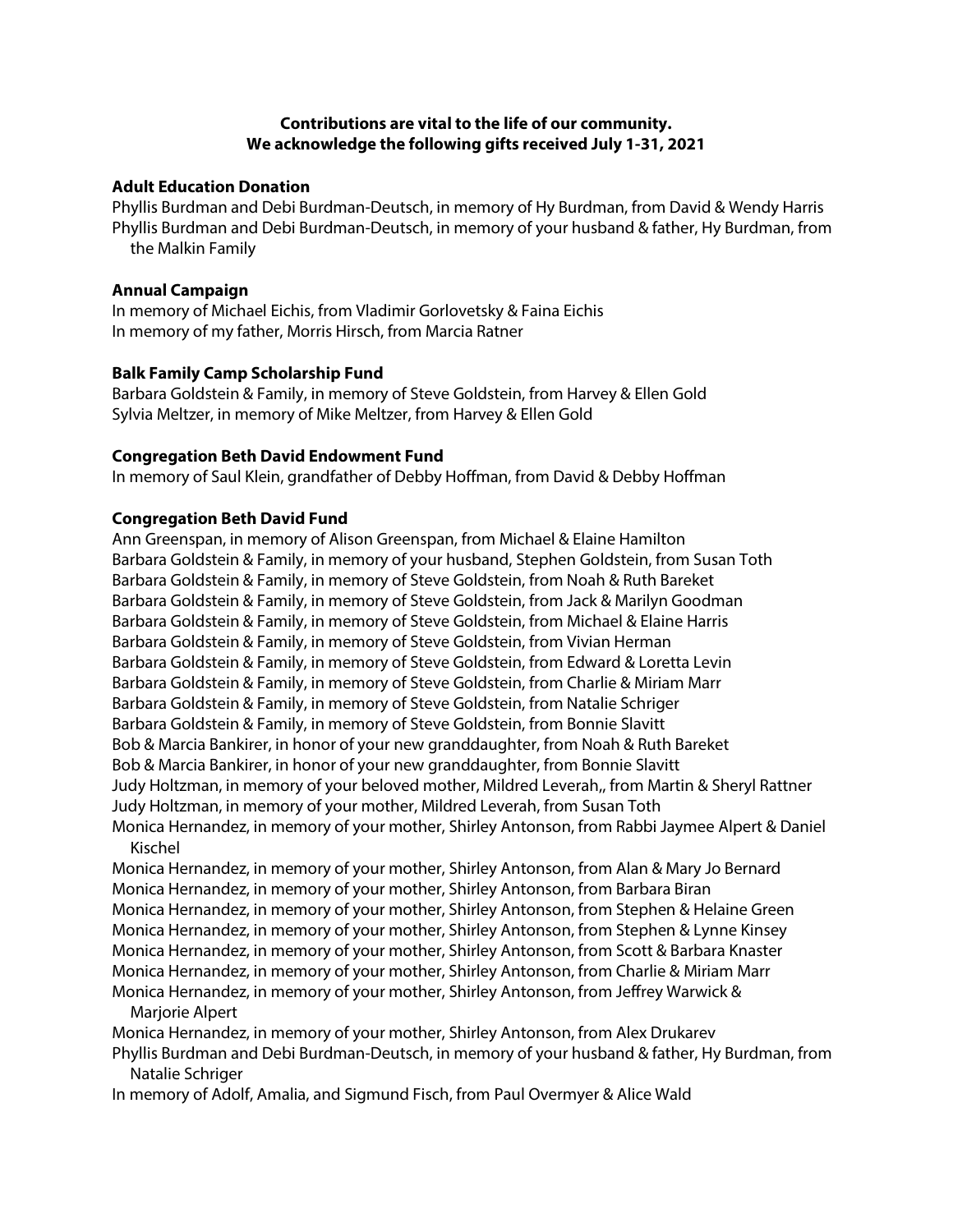In memory of Dan Weltsch, from Lydia Polidi In memory of my father, Irwin Leverah, from Judy Holtzman In memory of my father, Morad Eshaghoff, from Esmail Eshaghoff In memory of my father, Willard Sumption, from Marilyn Goodman In memory of my grandmother, Ruth Hamilton, from Michael Hamilton In memory of my husband, Israel Polidi, from Lydia Polidi In memory of my mother, Doris Steffen, from Marilyn Goodman In memory of my mother, Shirley Newmark, from Rudi Katz In memory of my sister, Laraine Lindenbaum, from Bonnie Ashkenazi

# **Jewish Education Program Scholarship Fund**

In memory of my father, Albert Abraham Jacob, from Lorraine Isaac

# **Kiddush Oneg Fund Donation**

Barbara Goldstein & Family, in memory of your husband, Steve Goldstein, from Howard & Margie Pomerantz

Judy Holtzman, in memory of your mother, Mildred Leverah, from Charles & Miriam Marr In memory of my father, Solomon Betensky, from Miriam Marr

# **Memorial Plaque**

Sylvia Meltzer, in memory of Michael Meltzer, from Andrea & Joel Rubnitz

# **Musical Programs**

Margie Pomerantz, In honor of your birthday, from Rabbi Allan & Mindy Berkowitz Margie Pomerantz, in honor of your birthday, from Martin & Nancy Newman Congregation Beth David, from Iris & Joseph Bendahan

# **Rabbi Alpert Discretionary Fund**

Barbara Goldstein & Family, in memory of your husband, Steve Goldstein, from Harry & Glenda Glatstein

Hallie Bernstein & Family, in memory of Sandy Silver, from Harry & Glenda Glatstein Orit Riskin, in honor of your birthday, from Harry & Glenda Glatstein

Rabbi Jaymee Alpert, thank you for the Aliyah and Misheberach for Maya's 40th birthday, from Noah & Ruth Bareket

Rabbi Jaymee Alpert, thank you for conducting my installation as President of Jewish Family Services, from Ruth Bareket

Rabbi Jaymee Alpert, in honor of Judah Kopple's bris and conversion ceremony, from Joshua Harmon In memory of Mortimer Martin, from Susan Rosenzweig

# **Rabbi Pressman Discretionary Fund**

Rabbi Daniel Pressman, thank you for the beautiful service for my daughter, Alison, from Ann Greenspan

# **Rama Strod Education Fund**

In memory of my sister, Suzi Evron, from Herzel Ashkenazi